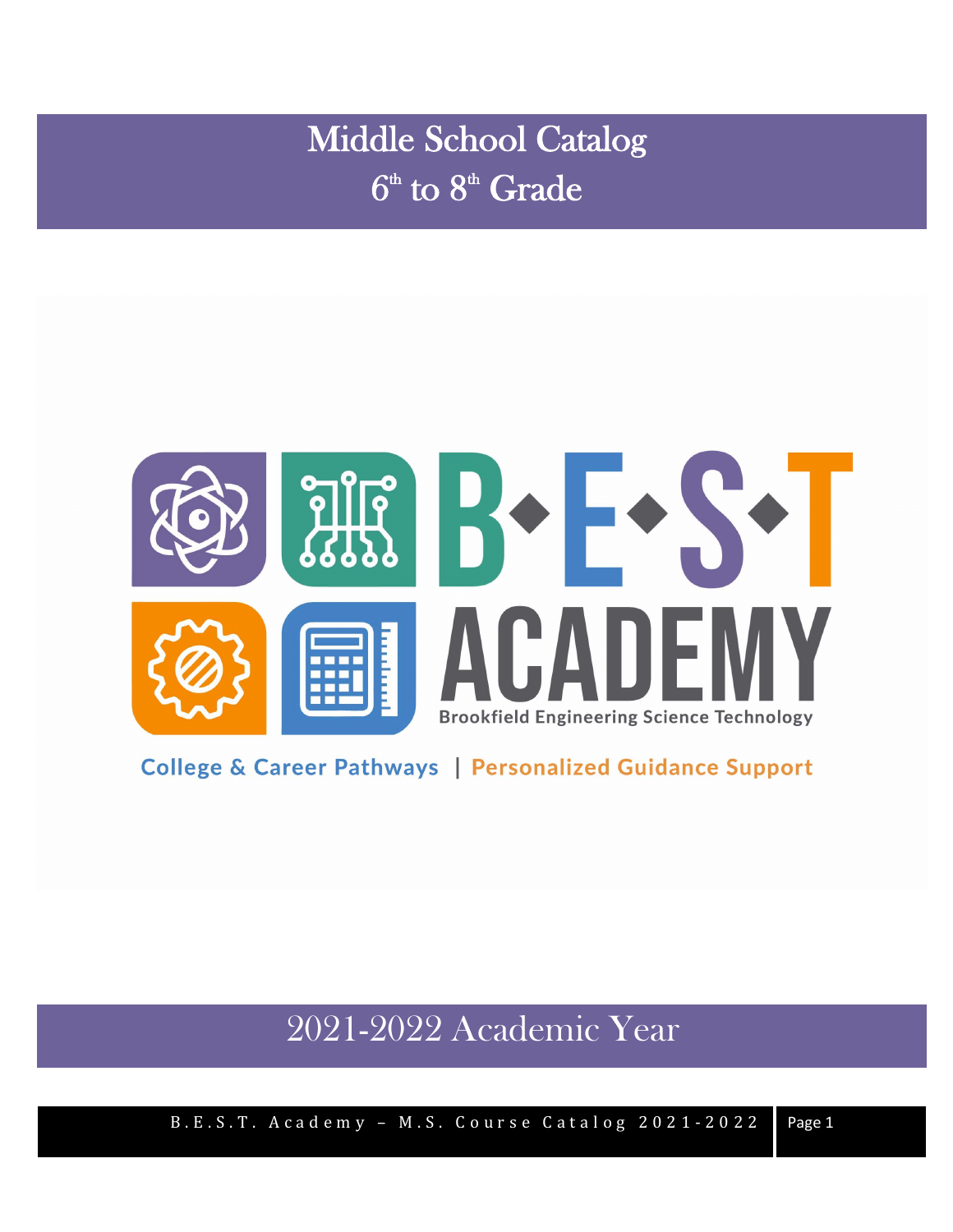### **ENGLISH**

### **ENGLISH LANGUAGE ARTS 6**

#### *Semester A*

Through a study of myths, fables, and folk tales from different cultures—as well as novels and other modern forms of narrative, students learn the elements common to all forms of literature and the elements that are unique to each form. In lessons focused on writing and language study, students craft essays in several different modes and learn how to create the more formal style expected for school writing assignments. Lessons in this semester guide students to recognize and reproduce text structures and organizational patterns that work for different types of essays. The writing lessons also demonstrate the kinds of changes that students should make during the revising and editing stages of the writing process. Opportunities for teacher feedback are frequent, detailed, and varied.

### *Semester B*

The second semester of Language Arts 6 builds on the skills and concepts introduced in the first semester. Students tackle more difficult texts in Semester B and apply more advanced analysis skills to reading and writing tasks. They also study some of the more subtle aspects of language, such as the role of connotation and nuance in an author's word choices and how those choices affect readers. Reading assignments are selected, in part, to provide models for students' own writing in specific modes, forms, or genres. Several lessons demonstrate methods of sharing and publishing writing using 21st century technology.

### **ENGLISH LANGUAGE ARTS 7**

#### *Semester A*

Through analysis of written, spoken, and multimedia texts, students will become more critical consumers of information and of various forms of media. They will also synthesize and organize ideas to prepare structured essays in several different modes, including narrative, persuasive, and expository. Each lesson will guide students in learning and applying specific strategies for reading and writing different types of

texts. A review of basic English mechanics is included in many of the writing lessons, along with a discussion of levels of formality required for different purposes and audiences. This course provides instruction in many modalities, including audiovisual presentations and videos, interactive activities, projects, and discussions. Opportunities for teacher feedback are frequent, detailed, and varied.

### *Semester B*

The second semester of Language Arts 7 builds on the skills and concepts introduced in the first semester. Students tackle more difficult texts and themes in Semester B, and the level of analysis demonstrated and required is more in-depth. In this part of the course, students study the English language closely—both its history and evolution, and the less obvious ways it can be used to convey meaning. The reading assignments are selected to guide students in understanding how language can be used to convey broader themes in poetry, drama, and humorous or satirical texts. Students continue to develop their writing skills through multi-draft assignments and projects. Emphasis in this semester is on recognizing the multiple levels of meaning that any word or phrase might convey, and in writing one's own texts with these concepts in mind.

### **ENGLISH LANGUAGE ARTS 8**

### *Semester A*

During the first semester of this year-long course, students will read and analyze various kinds of written texts, include novels and short fiction, informational texts representing a wide range of topics and forms, and several one-act plays. Lessons in Semester A will also guide students in writing their own narratives and essays, using the readings in the course as both examples and sources of ideas for reflection, analysis, and argument. Students will learn better ways to discuss their thoughts and perceptions with others they will practice their skills in collaborative discussions as well as informal journal entries, presentations, and speeches. Writing assignments include personal narratives, analytical and persuasive essays, and an original one-act play. Special emphasis is placed on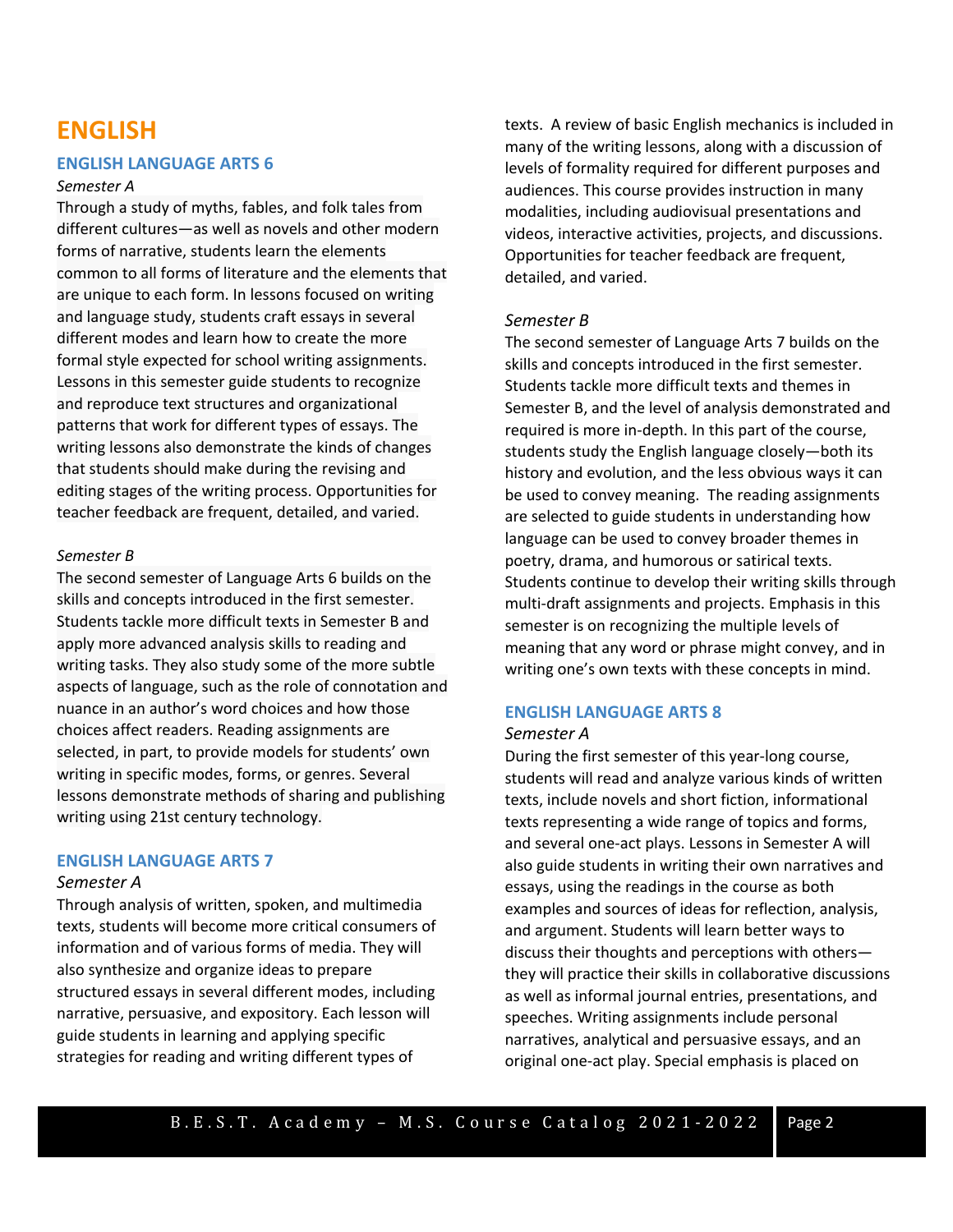reading in certain content areas, such as science and history, as well as understanding and thinking critically about news and media sources.

### *Semester B*

In Semester B, students will examine the role of historical autobiographies and diaries in our understanding of history. In the process, they'll study the impact of point of view on nonfiction texts. Students will be given opportunities to write autobiographical narratives of their own and then asked to connect their experiences to universal themes or philosophical positions, which they explore through writing about them. In the second half of the semester, students will study the relationship between poetic expression and several conventions of language, including syntax, voice, sentence types, and punctuation. Next, they will explore the nature of creativity, the processes that tend to produce good literature, and the features of experimental and multigenre forms of fiction. Near the end of the semester, students will reflect on their own growth and development throughout the year, compiling a portfolio that illustrates the progress they've made. Finally, students will consider what high school will ask of them and how they might fulfill those expectations, having gained a better understanding of their strengths as well as areas ripe for continued learning and progress.

# **MATH**

### **MATH 6**

### *Semester A*

Students begin the first semester of this course with a review of basic addition, subtraction, multiplication, and division of whole numbers. More complex concepts are built on these basics. Students learn how to add, subtract multiply, and divide integers, decimals, and fractions. The course also includes lessons on ratios and proportions.

### *Semester B*

The second semester of Math 6 introduces students to the order of operations and how to use them in solving application problems. Building on these concepts,

students are then introduced to the basics of algebra and algebraic expressions. Students then learn how to apply these problem-solving skills to percent and solving single and multiple step equations. An exploration of Geometry, probability and statistics concludes the second semester.

### **MATH 7**

### *Semester A*

In this first semester, students work with problemsolving skills, beginning algebra skills, geometry, decimals, fractions, data analysis, number theory and patterns, percent, and integer use. Projects measure the student's ability to integrate and apply the course objectives.

### *Semester B*

In this continuation of the first semester, students work with fractions; unit conversions; proportions and rates; percent; geometry topics including lines, angles, polygons, polyhedrons, perimeter, area, surface area, volume, and transformations; squares and square roots; permutations and combinations; and probability. Reallife application of concepts is emphasized in all units.

### **Algebra Readiness 8**

### *Semester A*

Pre-Algebra A will help students move from the world of simple mathematics to the exciting world of Algebra and Geometry. They will develop skills that will be necessary throughout their life. Students will stretch their thinking by learning to solve real world problems. Learning math and algebra concepts can be fun. Abstract ideas can be challenging for many students, but the challenge is one they can meet. Concepts are presented with a little humor, making the learning fun. Students will enjoy learning each new concept and develop a deeper understanding of the math skills they already have. Each concept is presented using examples of the skills, concepts, and strategies students will need. Scaffolding of ideas is provided to ensure student learning. The course is offered in a six-unit format containing 5 lessons each for a total of 30 lessons. Students will study text pages, watch videos, interact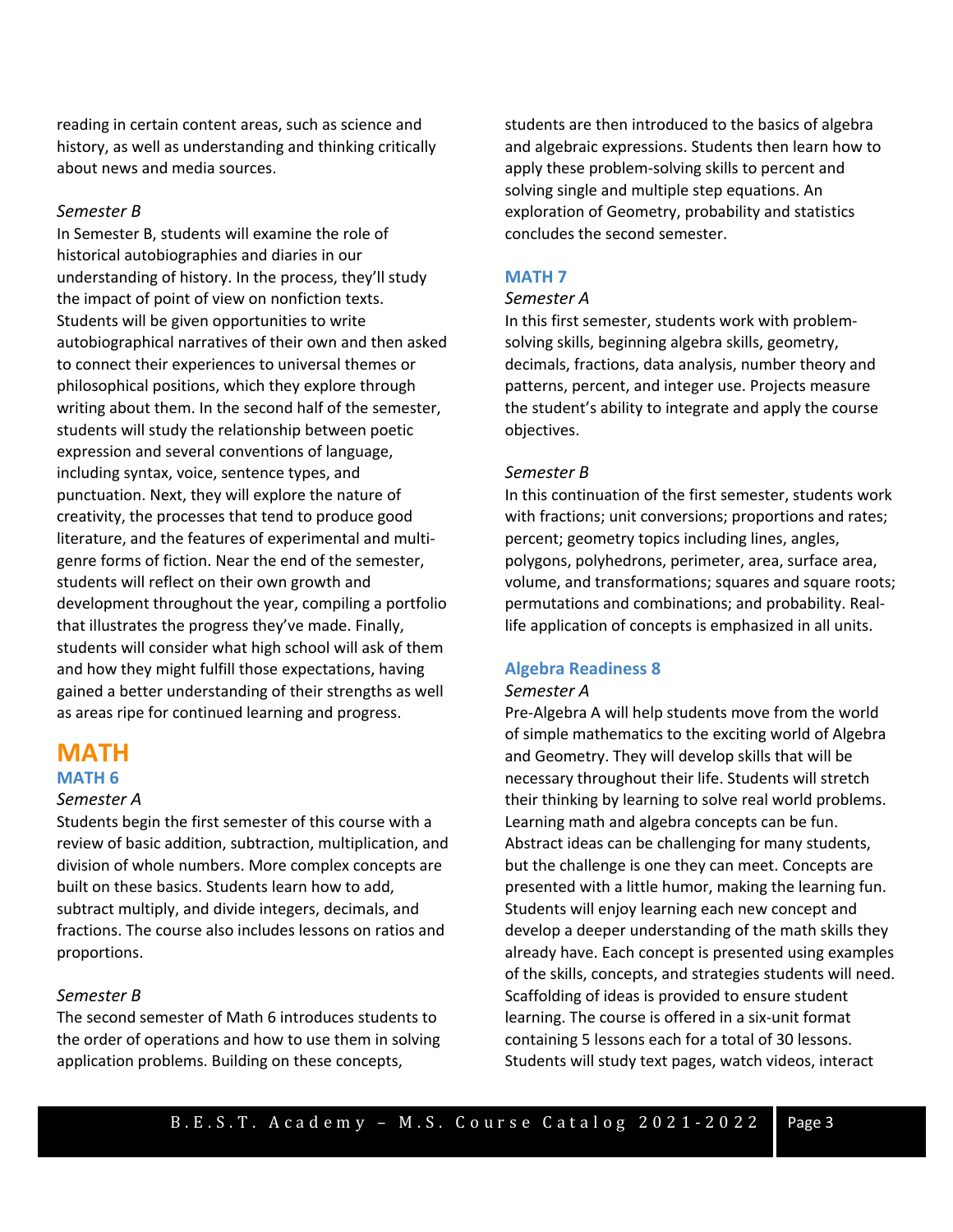with flash presentations, and complete practice problems. The pace is controlled by the student and reviewing the material is encouraged.

### *Semester B*

Pre-Algebra B will continue to move students into the exciting world of the unknown, Algebra. Building on what they have learned in mathematics and Pre-Algebra, students will expand their skills. They will be introduced to increasingly abstract concepts. Pre-Algebra B will provide the student with a concrete understanding of the basics for algebraic thinking. With numerous hands-on activities and demonstration videos, they will have multiple opportunities to enhance their process solving skills. Students will be given different assessment opportunities to demonstrate mastery of each skill. The course is offered in a six-unit format containing 5 lessons each for a total of 30 lessons. Students will study text pages, watch videos, interact with flash presentations, and complete practice problems. The pace is controlled by the student and reviewing the material is encouraged.

### **ALGEBRA 1**

#### *Semester A*

Introduces students to the world of Algebra through expressions and equations. Students will evaluate algebraic expressions, solve linear equations, and graph them. This course also steers students through various real-world scenarios with the emphasis on using basic statistics to interpret the information given and found. Students learn through online lesson materials, videos, and interactive activities. The end of each unit tests students' understanding with a self-check quiz with feedback. Also included is a unit exam and project for students to apply what they have learned. Teacher feedback is provided throughout the semester.

### *Semester B*

Algebra 1 (semester B) builds on the concepts learned in the first semester by providing a strong foundation in solving problems. Students will work with problems and applications that involve exponents, quadratic

equations, polynomials and factoring methods, rational and radical equations, data analysis and probability. Students will interact with course materials through online lessons, videos, interactive questions, and realworld applications.

Each unit ends with a self-check quiz to confirm knowledge of the concepts learned. There is also a unit exam and project. Teacher feedback is given throughout the course.

### **GEOMETRY**

#### *Semester A*

Geometry is the study of the measurement of the world. What makes Geometry so engaging is the relationship of figures and measures to each other, and how these relationships can predict results in the world around us. Through practical applications, the student sees how geometric reasoning provides insight into everyday life. The course begins with the tools needed in Geometry. From these foundations, the student explores the measure of line segments, angles, and twodimensional figures. Students will learn about similarity, triangles, and trigonometric ratios. Geometry A consists of six modules. Each module comprises ten lessons for a total of 60 lessons in the course.

### *Semester B*

This course builds on the foundation of the first terms in Geometry. As in previous courses, deductive and inductive reasoning are emphasized, while applying problem-solving techniques to real-world problems. Students explore quadrilaterals and circles, and learn how an object is transformed, as well as how to represent that transformation algebraically and geometrically. Students calculate area and volume of 2 dimensional and 3-dimensional objects. Geometry B consists of six modules. Each module comprises ten lessons for a total of 60 lessons in the course.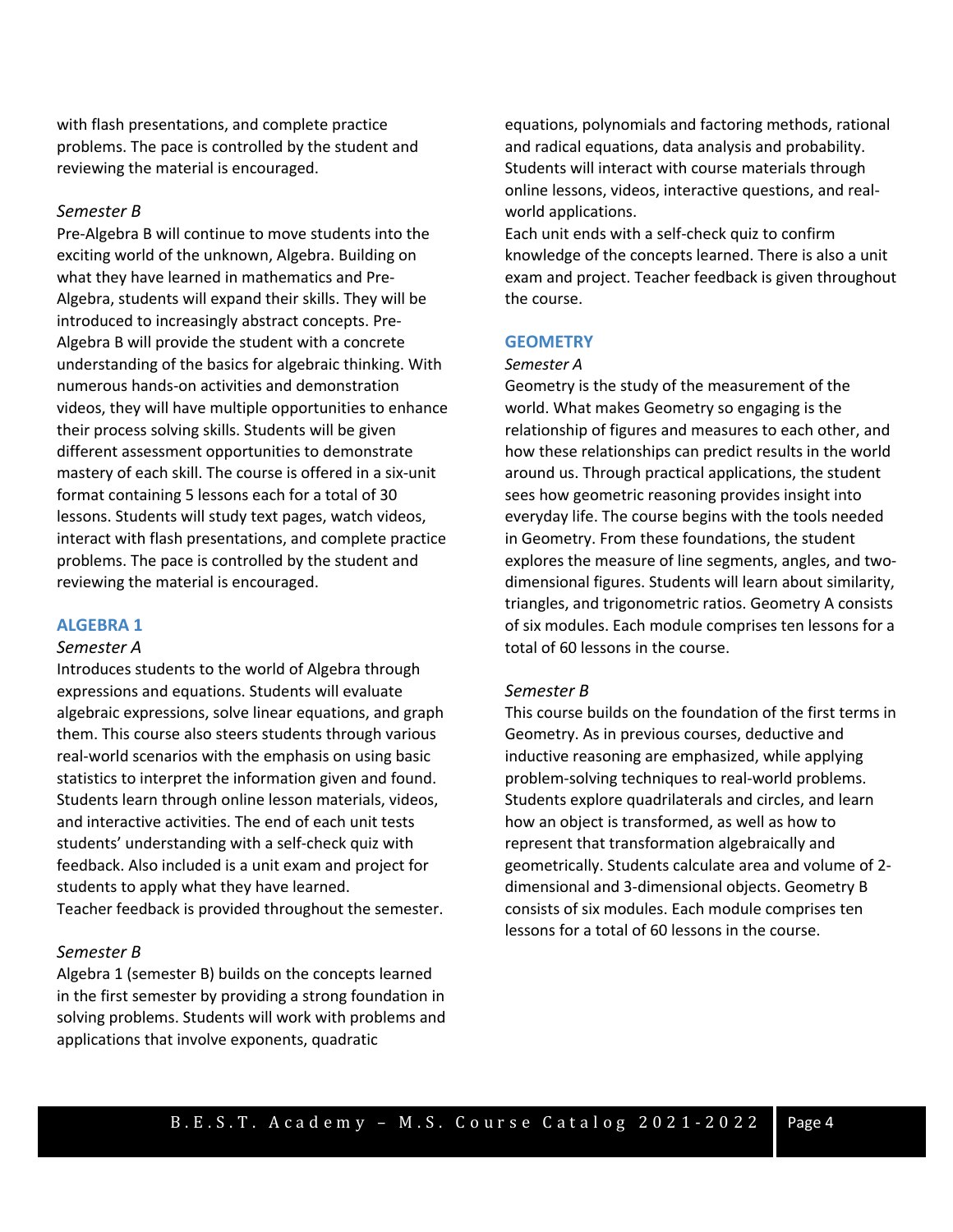### **SOCIAL STUDIES**

### **SOCIAL STUDIES 6**

### *Semester A*

The first semester of Social Studies 6 introduces students to the beginnings of ancient civilization. We will trace the path of human origins in Africa and follow the path of migration around the Earth. This course will help students understand why we study history and the process in which we form conclusions about events in the past. Students will begin to learn about the major ancient civilization around the world and their cultures. Modern civilizations can trace their foundations to these ancient civilizations, and their cultures and histories teach us much about ourselves and the modern world in which we live.

### *Semester B*

In the second semester of Social Studies 6, students will continue to examine ancient civilizations and their cultures. In this semester we will continue to trace the path of human civilization from the Mediterranean through the Eastern world. An emphasis will be placed on critical thinking and connecting themes in history to our modern world.

### **SOCIAL STUDIES 7**

### *Semester A*

This study of the history of the United States emphasizes how ideas, events, and philosophies have shaped the nation. Students will learn about America's past while mastering the skills of historical interpretation. Study begins with the earliest arrivals of people and ends with the conclusion of the Civil War.

### *Semester B*

This course is a continuation of the first semester with an emphasis on how historical ideas, events, and philosophies have shaped the United States. Beginning with Reconstruction, this course uses the same skill development approach to guide students through U.S. history to the present.

### **SOCIAL STUDIES 8**

### *Semester A*

In this course students will understand the significance of government, law, and politics. They will examine the United States foundational documents and how they shaped the Unites States government. Students will examine the purposes and functions of federal and state government, law, and political systems. Learners will evaluate their role and civic responsibility to their families, communities, and country including voting and being a productive member of society. Learners will follow a step-by-step approach for successfully completing each lesson, which includes textbook reading, interactive activities, supplemental reading, lecture, video clips, and Power Point presentations to enhance and reinforce learning. Learners receive frequent feedback from teacher and peers through discussions.

### *Semester B*

This course takes a more individualistic approach as students closely examine topics such as the justice system, local government, the environment, and the economy. Learners will understand the role that they play in each of these topics and the differences that they can make. Students will get to know leaders and influential people that have championed many causes including civil rights and the environment. Learners will also learn proper ways to interact in society including interpersonal skills and respecting differences in others including disabilities. By the end of semester B students will have a deeper understanding of their civic responsibilities as well as the difference one individual can make in society.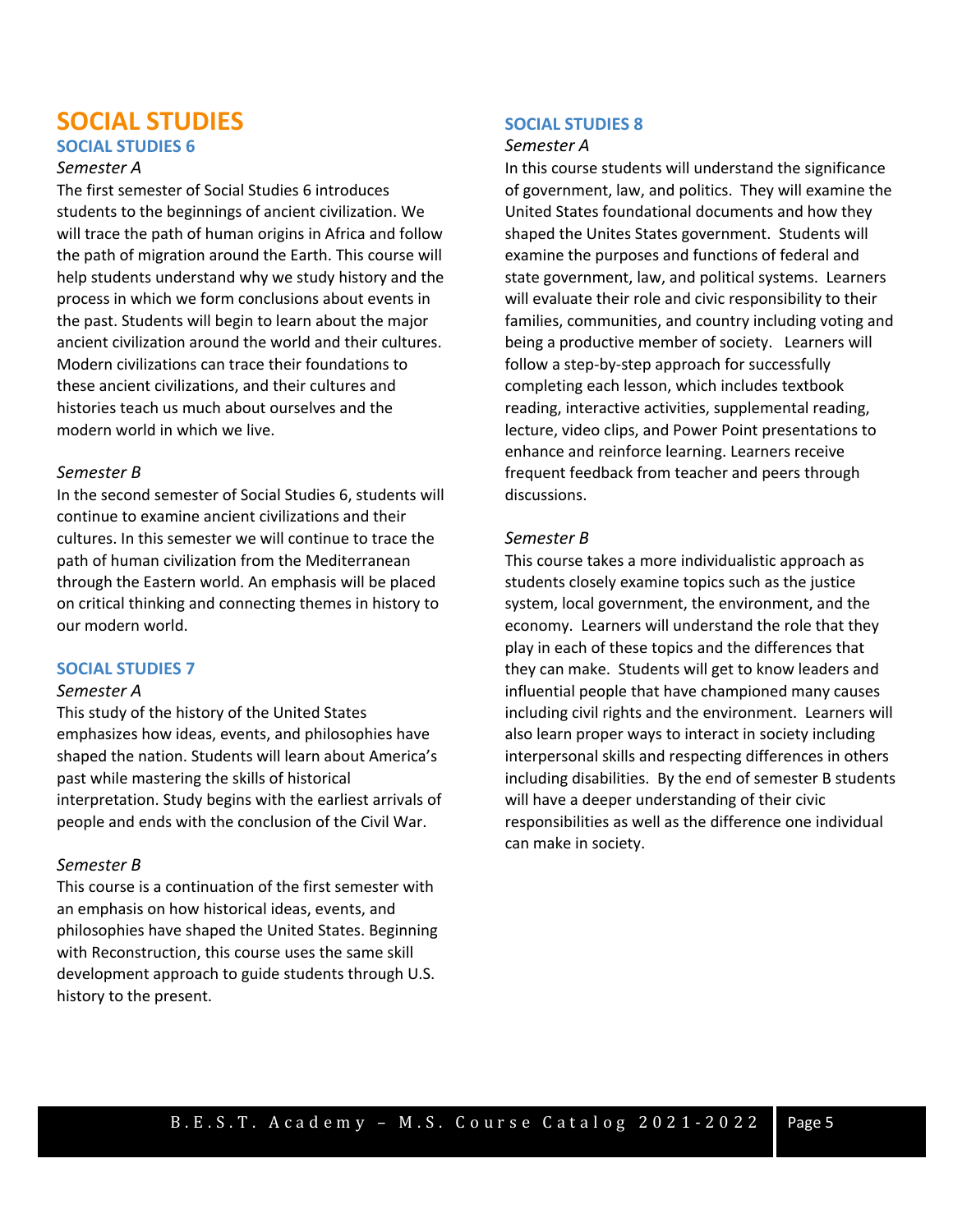### **SCIENCE LIFE SCIENCE**

### *Semester A*

Life Science is the study of cells, heredity, biological populations, and their changes over time. It includes human biology, ecology, diversity of organisms and the history and nature of science. In this course, students will have the opportunity to conduct and design experiments, identify, and classify organisms. Students will work on developing skills in data recording, classifying, measuring, observing, hypothesizing, analyzing, evaluation and inferring.

### *SEMESTER B*

Life Science is the study of cells, heredity, biological populations, and their changes over time. It includes human biology, ecology, diversity of organisms and the history and nature of science. In this course, students will have the opportunity to conduct and design experiments, identify, and classify organisms. Students will work on developing skills in data recording, classifying, measuring, observing, hypothesizing, analyzing, evaluation and inferring.

#### **EARTH & SPACE SCEINCE**

### *Semester A*

In the first semester students will learn about the scientific method and hone their understanding of using scientific measurements to Earth and Space Science. Also included are lessons on Earth maps and globes including detailed instruction on how to find specific locations using latitude and longitude.

Much of the first semester focuses on space science. Students will learn about Earth movements, seasons, the Moon, tides, solar and lunar eclipses, the Sun and its role as the main source of light and energy in the solar system. They will learn about planets, asteroids, meteors, comets, and their orbits and how force gravity holds it all together.

Outside the solar system there are lessons on stars, constellations, nebula, the Milky Way, and galaxies beyond.

There have been many recent discoveries in space science. Accordingly, careful attention has been given to presenting the most updated information available in areas of discovery such as stars with planets and the latest methods of detecting them as well as a look at NASA's most recent Curiosity landing on the Martian surface.

#### *Semester B*

In the second semester study zeros in closer to home: Earth science. Yet, the coursework is uniquely integrated and applied to disciplines of study outside of Earth science. Starting with the Earth's interior students study rocks and minerals, volcanoes, earthquakes, undersea ridges, trenches, and mountains and how the study of Earth's geologic history helps explain these phenomena.

On the Earth's surface students study weathering, soil, and erosion as well as water in all its forms the water cycle, oceans and ocean currents.

Above the Earth they will study the atmosphere: its composition, air pressure and air movement. This knowledge is then applied to lessons on how human populations are affected by natural resources, renewable and non-renewable, both on and inside the Earth.

These lessons are integrated with lessons that discuss how humans and living organisms are affected by air and water pollution, acid rain, changes in the ozone layer and how these conditions influence biodiversity, habitat loss and species survival.

The course is capped off by lessons that take an indepth look at the process of technology design giving students a look at of how scientists and technical designers work together to achieve common goals.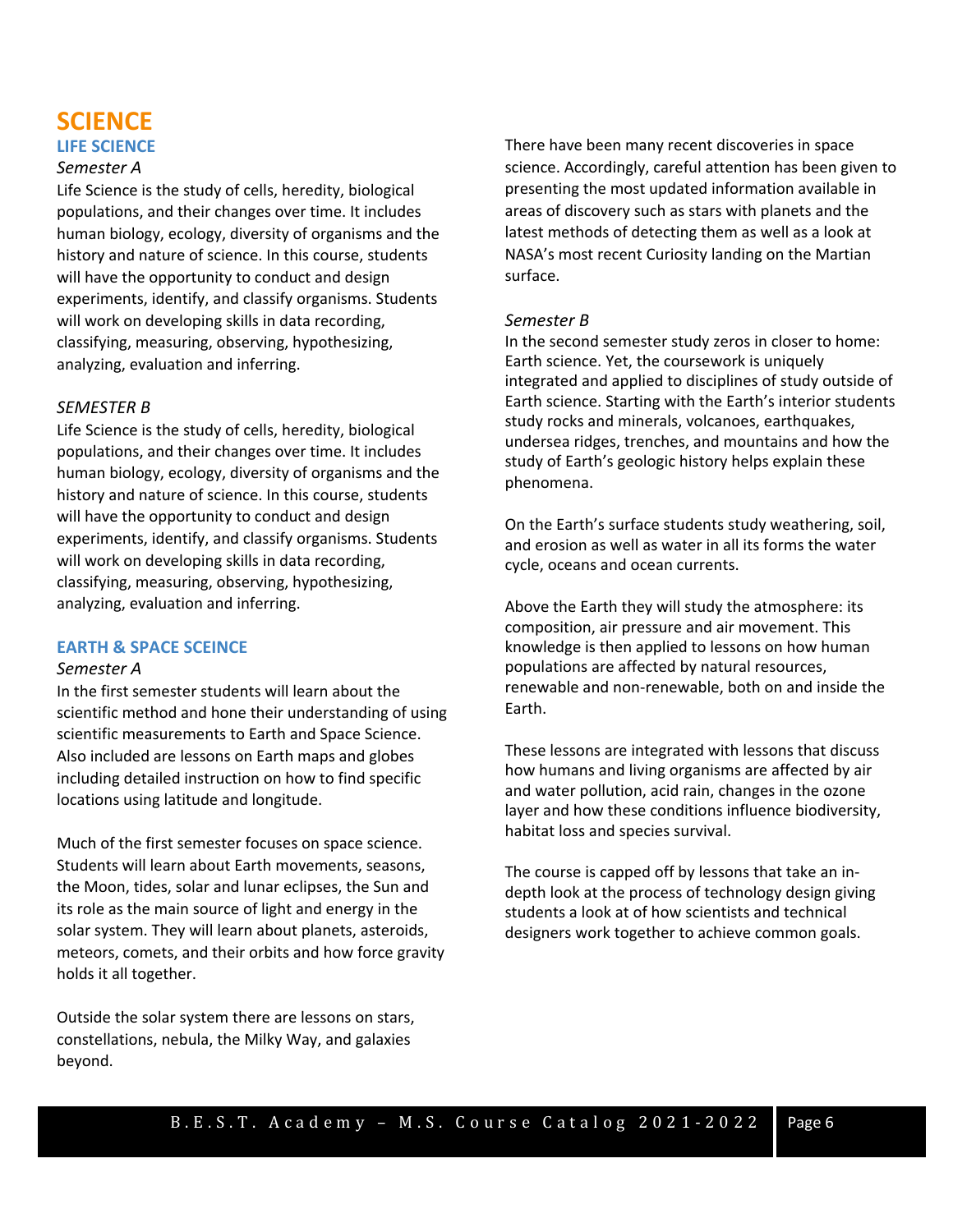Lastly, students are taught about the kinds of professions that currently exist in the science and technology fields and learn about the necessary academic preparation needed to gain employment in these branches of study.

### **PHYSICAL SCIENCE**

#### *Semester A*

This is an introduction to the Physical Sciences and scientific methodology. The objectives are to impart a basic knowledge of the physical properties and chemistry of matter. Skills are developed in the classroom, and reinforced through homework reading, and interesting labs that relate to everyday life.

### *Semester B*

This is an introduction to the Physical Sciences and scientific methodology. The objectives are to impart a basic knowledge of the physical properties and chemistry of matter. Skills are developed in the classroom, and reinforced through homework reading, and interesting labs that relate to everyday life.

### **WORLD LANGUAGES SPANISH 1**

Spanish 1, Semester A, is an introduction to Spanish language and culture. Students learn to start with the basics of greetings and basic conversation, working to incorporate ideas from their life and experiences in Spanish conversation. This will be accomplished through written and verbal expression of the Spanish language.

Building upon Semester A, Spanish 1 Semester B expands to asking questions and conversational Spanish throughout one's neighborhood and daily life. Through real-life scenarios and learning examples, students will describe situations, in Spanish, both verbally and written.

### **SPANISH 2**

Students build upon the foundation developed in Spanish 1. They continue to build vocabulary, learn new verb tenses and other grammar concepts, and they increase their ability to communicate with others. They learn new concepts, like reflexive verbs, infinitive expressions, commands, the imperfect tense. Semester B will continue building on vocabulary, grammar concepts and communicating effectively in the target language. You will explore new countries where Spanish is spoken and continue to keep abreast of current events in the Spanish-speaking world.

### **PHYSICAL EDUCAITON**

To improve and maintain optimum health, it is necessary for people of all ages to participate in physical exercise. There is little doubt that, in addition to students in schools, the number of adults participating in sports and recreational activities in the United States has increased in recent years. Physical education is much more than just fitness and exercise. A well-planned program will cause you to think and express your emotions about different situations. In addition, a good program can make a valuable contribution to your education. These experiences will help you develop a sense of wellness.

Emphasis in this course is placed on the value of these sports as possible lifetime activities and on creating a clear explanation of the rules and basic principles of a variety of sports. The sports covered in this course are archery, bicycling, golf, skiing, tennis, volleyball, baseball, basketball, football, hockey, and soccer.

Information about the playing area and equipment, basic rules, safety considerations, and terminology for each sport are included in the discussions. For the most part, the information presented in each lesson applies to sports programs throughout most sections of the United States.